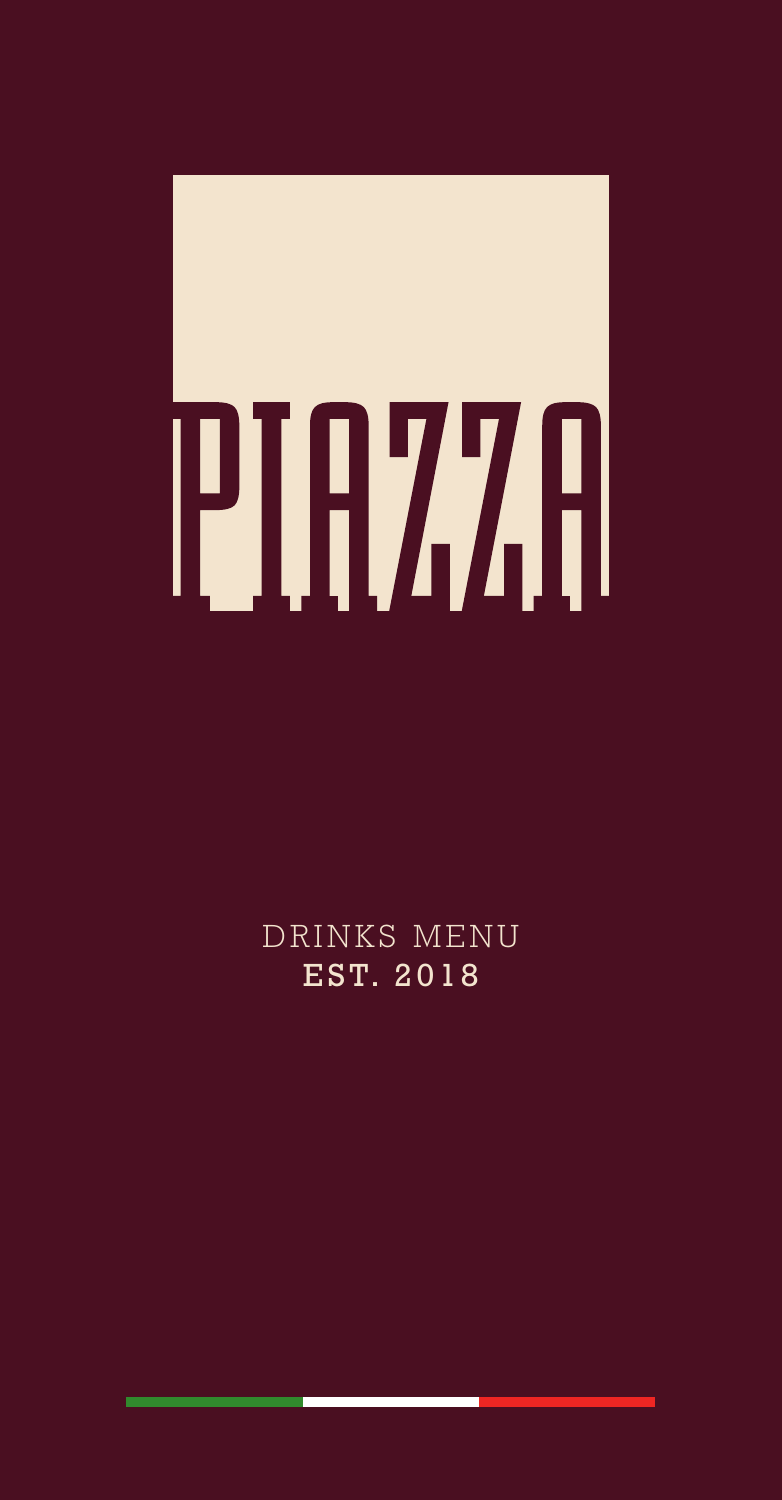# *WHITE WINE*

## 175ML £5.45 | 250ML £6.45 PINOT GRIGIO DEL VENETO, ITALY £17.95

LIGHT, CRISPY AND DRY WITH BY AROMA NOTES CITING LEMON, GREEN APPLE AND BLOSSOMS

## 175ML £6.45 | 250ML £7.45 SAUVIGON BLANC GRAVE DEL FRIULI BORGO TESIS FANTINEL,

ITALY £20.95 DELIGHTFUL, FRESH SAUVIGNON WITH PLENTY OF DELICATE GREEN PEPPER AND CUT GRASS AROMAS & FLAVOURS

FRASCATI TERRE DEI GRIFI, FONTANA CANDIDA, ITALY £ 21.95 LEAN, MINERALLY STYLE WITH A CITRUS FRESHNESS, HINTS OF CRUSHED ALMONDS ON THE FINISH BOTTLE

PINOT GRIGIO DELLE VENEZIA GIULIA LUMINA, ITALY £22.95 REFRESHINGLY DRY, PEAR AND APPLE SAUCE SCENTED WINE FROM NORTH-EAST ITALY

## SOAVE CLASSICO, BOLLA, ITALY £23.95

BOUQUET OF APRICOT AND PEPPER, DRY YET WITH SOFT ACIDITY AND A CREAMY ALMOND PALATE, A BLENDING OF THE HIGHLY PRIZED TREBBIANO DI SOAVE GRAPE

LA CALA VERMENTINO DI SARDEGNA, SELLA & MOSCA, ITALY £24.95

 SHOWS TYPICAL AROMATIC AROMAS OF HERB AND LEMON ZEST, UNOAKED THE WINE IS LIGHT, ZESTY AND REFRSHING

## GAVI DI GAVI, ITALY £ 29.95

PALE STRAW YELLOW, THE WINE SHOWS FLORAL AND CITRUS AROMAS, WITH A MINERALLY DRY PALATE

# *ROSÉ WINE*

175ML £5.95 | 250ML £6.95 VITA ZINFANDEL ROSÉ PUGLIA, ITALY £19.95 FROM THE DEEP SOUTH OF ITALY, SUBTLE STRAWBERRY FRUIT, FINISHES WITH A TOUCH OF SWEETNESS

#### 175ML £5.45 | 250ML £6.45 PINOT GRIGIO ROSATO BLUSH £17.95

 SLIGHTLY DRIER IN STYLE, FULL OF FRESH SUMMER BERRY FRUIT AROMAS

125ML IS AVAILABLE, PLEASE A MEMBER OF STAFF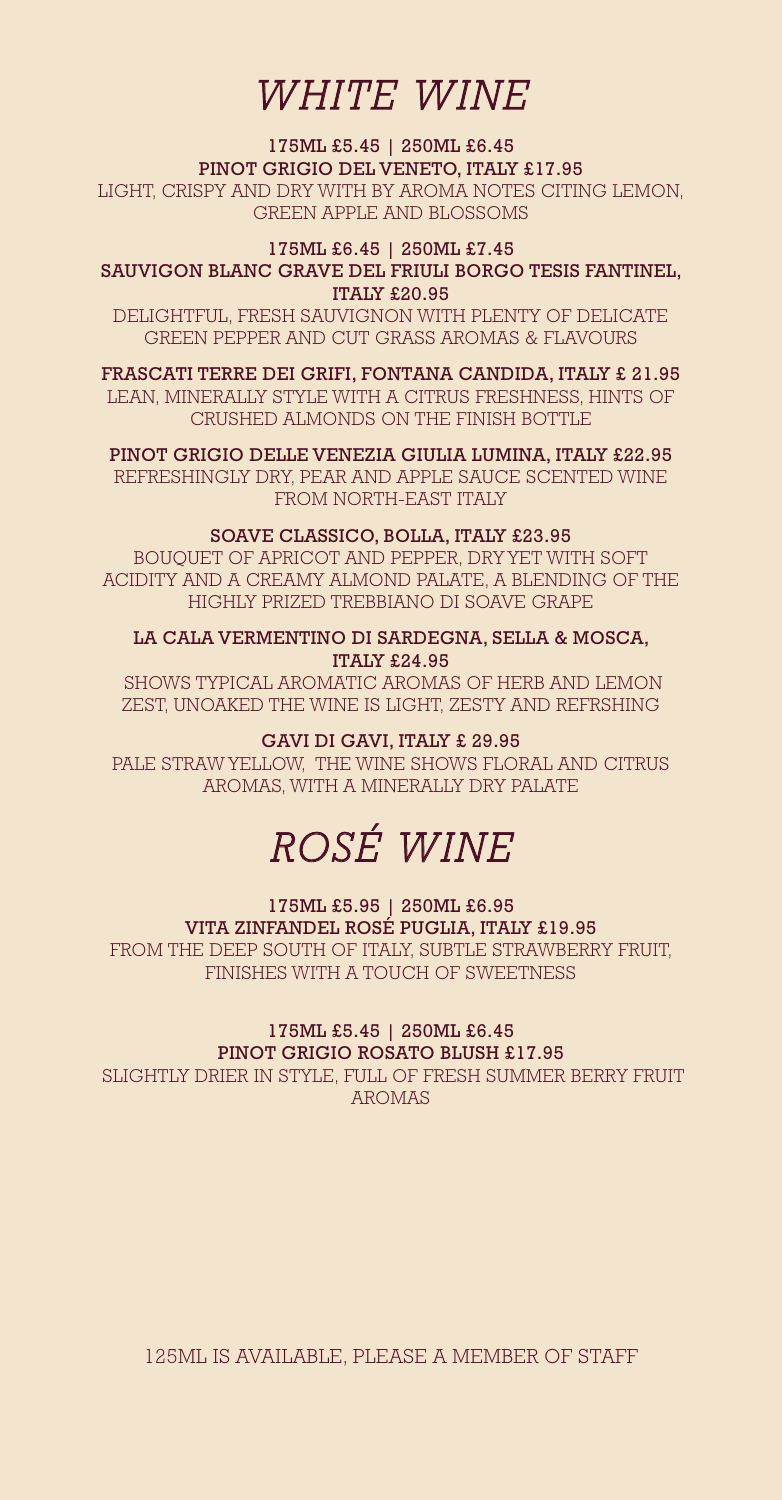# *RED WINE*

175ML £5.45 | 250ML £6.45 MERLOT DEL VENETO, ITALY £17.95 SHOWS RIPE PLUM AND CHERRY FRUIT ON A SOFT, LIGHT FINISH

175ML £6.45 | 250ML £7.45 MONTEPULCIANO D'ABRUZZO COLLEZIONE MARCHESINI, ITALY £20.95

FROM THE ADRIATIC COASTAL REGION, SHOWS A HEADY BOUQUET OF VIOLET AND BLACKBERRIES

## PORTILLO MALBEC, UCO VALLEY, MENDOZA,

ARGENTINA £21.95 PLUMS, BLACKBERRIES AND A TOUCH OF VANILLA, FRESH FRUIT FLAVOURS, SUPPORTED BY A TOUCH OF SPICE

SOLANDIA PRIMITIVO, PUGLIA, ITALY £22.95

BRIGHT FULL FLAVOURED, JUICY RED FRUIT WITH A DELICIOUS, VELVET VANILLA SPICE

## CHIANTI RUFFINO, ITALY £23.95

HARMONIOUS AND MELLOW, WITH VIOLET AND RED BERRY NOTES ON A SOFT AND REFRESHING FINISH

DON JACOBO RIOJA CRIANZA TINTO, BODEGAS CORRAL, SPAIN £24.95

 ABUNDANT BRIGHT RASPBERRY AROMAS MINGLE WITH SCRUMPTIOUS CHERRIES AND LAYERED WITH A CREAMY BARRIQUE CHARACTER

### PASSORI ROSSO, VENETO, ITALY £25.95

RICH, SMOOTH RED WINE, SHOWING PLUM AND DRIED FRUIT FOLLOWED BY NATES OF SPICE AND VANILLA

AMORNE DELLA VALPOLICELLA CLASSICO, BOLLA, ITALY £39.95

THE TRADITIONAL METHOD OF SEMI-DRYING THE GRAPES FIRST ENSURES AN ENVELOPING, VELVET RICHNESS WITH MARZIPAN, RAISIN AND DATE FLAVOURS

BAROLO, ENRICO SERAFINO, ITALY £45.95

 BIG, WELL STRUCTURED RED, INTENSELY ELEGANT NOSE, WITH RED FRUIT AND SPICY NOTES AND LIQUORICE AND VANILA

# *SPARKLING WINE*

125ML 5.95 CONTI D'ARCO PROSECCO, BRUT, ITALY 24.95 SPARKLING WITH FRESH APPLES, PEARS AND JUST A HINT OF WHITE PEACH

MOËT & CHANDON BRUT IMPÉRIAL, FRANCE £49.95 A WELL KNOWN BLEND OF OLDER RESERVES WITH YOUNG WINES TO ENSURE A CONSISTENCY OF THIS FLOWERY AROMA AND WARM BISCUITS HINTS.

TAITTINGER BRUT RÈSERVE, FRANCE £65.95 THE INTENSELY FRAGRANT CHARACTER, SUBTLE BISCUITY COMPLEXITY AND SUPERB ELEGANCE IS DUE TO A PREDOMINANCE OF CHARDONNAY IN THE BLEND